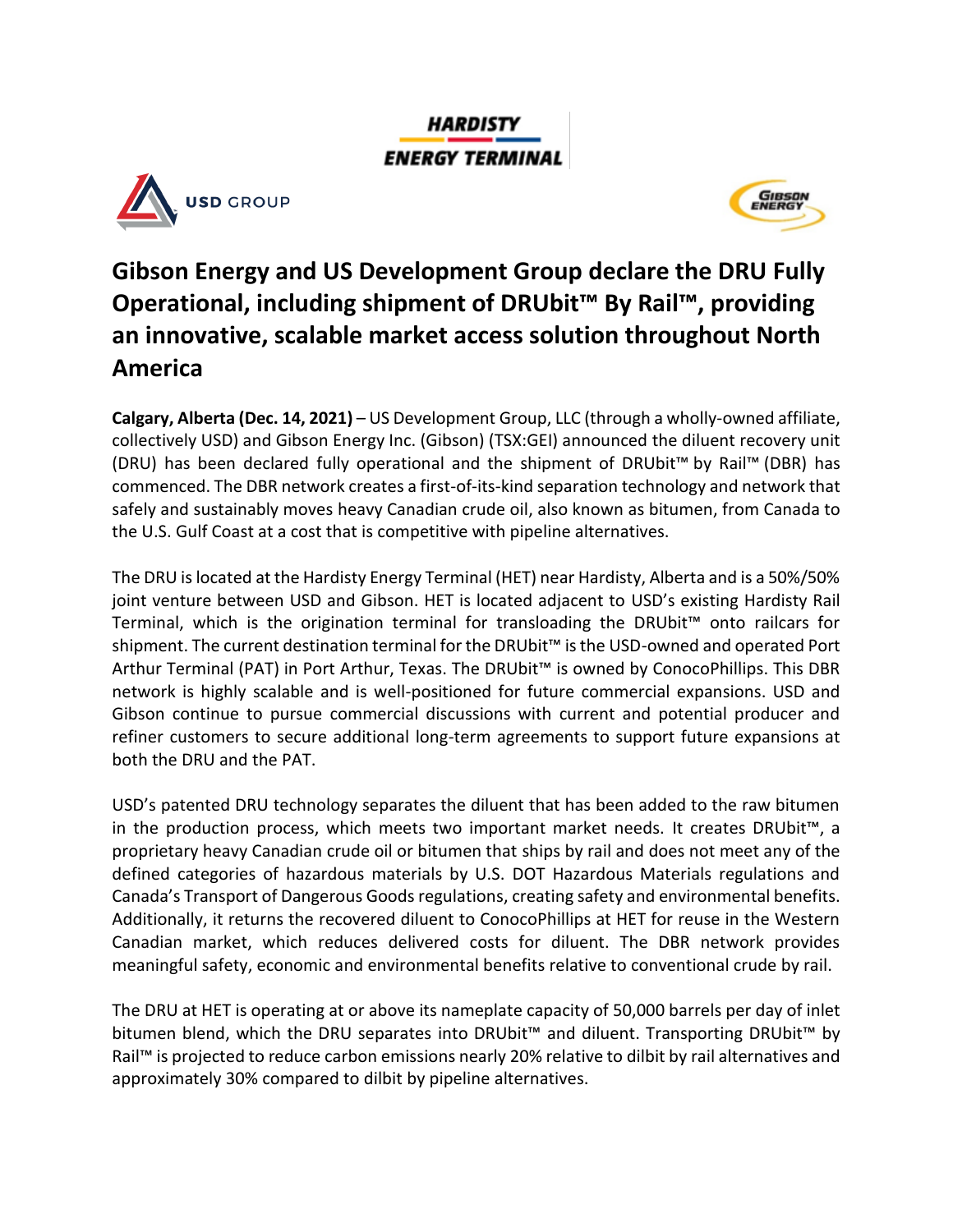The DBR network is supported by Canadian Pacific (CP) (TSX: CP, NYSE: CP) and Kansas City Southern Railway Company (KCS). As the initial destination terminal, PAT is unloading DRUbit™, blending it to customers' specifications, and delivering it downstream through pipe or barge at or above current contractual requirements. PAT has significant marine, pipeline, rail and tank expansion capabilities and it is pipeline connected to Phillips 66's Beaumont Terminal, providing customers access to a large network of refining and marine facilities. PAT has the infrastructure and ability to support growth, including allowing for efficient rail movements along mainlines from Canada and into the growing Mexico market.

#### **Quotes**

#### *The Honorable Jason Kenney, Premier of Alberta*

"Alberta's government is obsessed with creating the best environment for job creation in Canada. We know that is the best way to attract innovators and entrepreneurs, who will help kick-start Alberta's recovery. Not only will this vote of confidence in Alberta's economy help to create jobs, it helps to tell our story about our energy industry, and how it constantly strives to lead the world in innovation and emissions reductions. Thank you to CP, Gibson Energy, US Development Group, ConocoPhillips, and Kansas City Southern for helping to ensure the strength and sustainability of Alberta's energy sector."

#### *ConocoPhillips Canada*

"Using the DRU separation technology and DRUbit™ by Rail™ network improves netbacks and overall returns as we move our bitumen production to high-value North American markets," said Bij Agarwal, President, ConocoPhillips Canada. "An innovative solution, the DRU separation technology and DRUbit™ by Rail™ network – which provide transportation safety and environmental benefits – will also create jobs along the rail routes and help to address constrained market access, for the benefit of all Canadians."

#### *USD*

"Our DRU separation technology and DRUbit™ by Rail™ network create a first-of-its-kind infrastructure to move heavy Canadian crude throughout North America in a way that is safe, environmentally beneficial and economically advantaged to current pipeline alternatives," said USD CEO, Dan Borgen. "The project stands to strengthen communities with long-term, high quality jobs along the current and future rail routes. We are thrilled to work with ConocoPhillips Canada, Gibson, CP, and KCS to deliver this industry solution that we believe will positively impact our existing and future producer and refiner customers."

## *Gibson*

"We were pleased to see the Hardisty Energy Terminal fully operational in-line with budgeted capital cost," said Steve Spaulding, Gibson's President and Chief Executive Officer. "We consider DRUs to be a cost-effective, scalable, environmentally attractive long-term egress solution for the basin, and we remain in commercial discussions for potential additional phases at the Hardisty Energy Terminal. Importantly, we believe that this and future phases will improve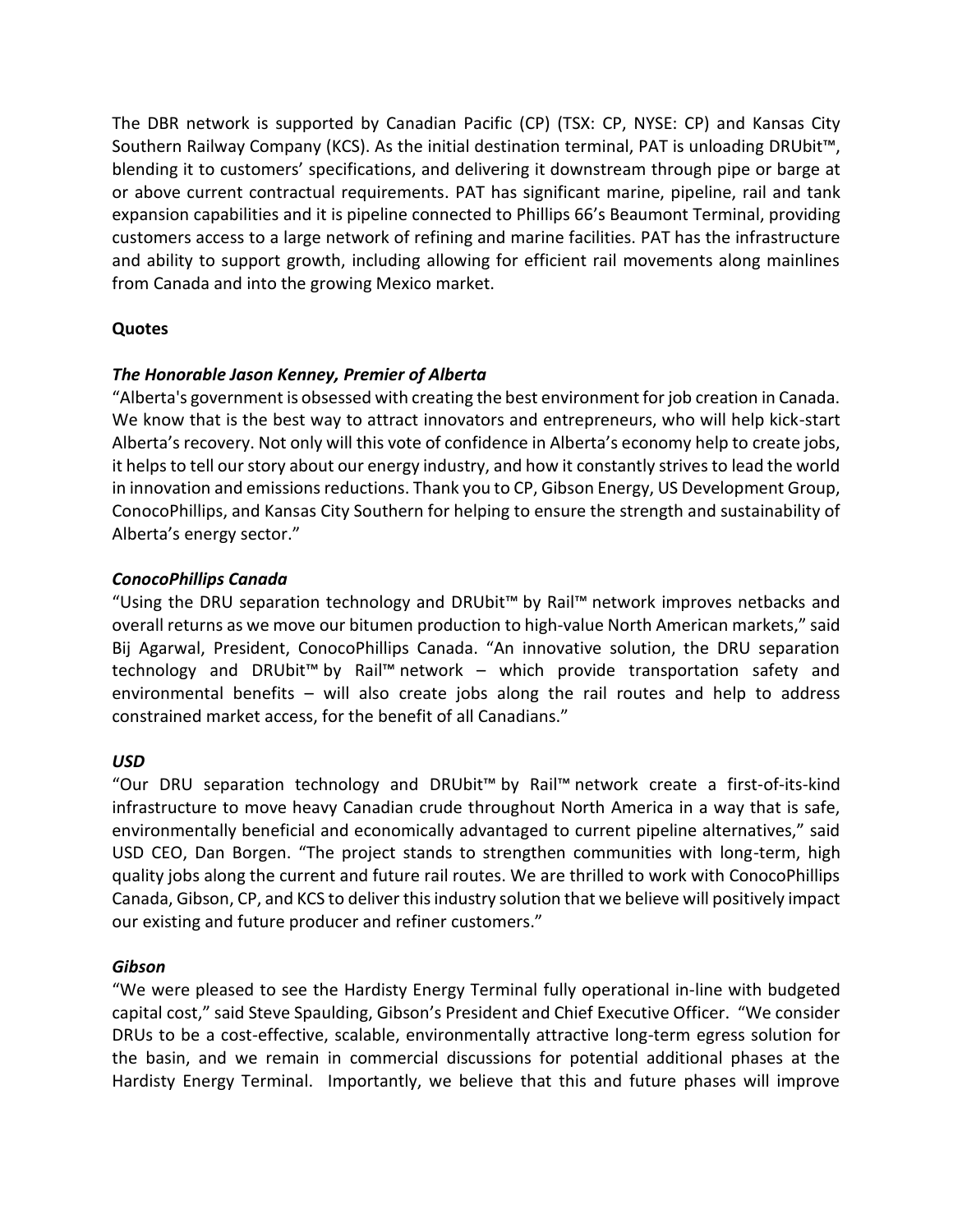netbacks for producers, driving increased oilfield and related business activity, creating new jobs and helping revive communities."

#### *CP*

"The launch of DRUbit™ by Rail™ over the CP network helps us to achieve key sustainability goals while creating new efficiencies for customers," said Keith Creel, CP's President and Chief Executive Officer. "CP is proud to work with USD and Gibson to make this innovative terminal a success."

#### *KCS*

"KCS is pleased to be a strategic partner in this innovative solution to improve the safety and economics of moving crude oil," said KCS President and Chief Executive Officer Patrick J. Ottensmeyer. "It's also a great opportunity to grow our business in the Gulf Coast area and further develop our strategic presence in the Port Arthur market."

#### **Media & Investor Contacts**

**Gibson Investor Relations:** Mark Chyc-Cies Vice President, Strategy, Planning & IR 403-776- 3146 [mark.chyc-cies@gibsonenergy.com](mailto:mark.chyc-cies@gibsonenergy.com) 

**USD Group** Mary Ellen Kilpatrick 713-412-1545 [maryellen@goodengroup.com](mailto:maryellen@goodengroup.com)

## **Gibson Media:**

Wendy Robinson Director, Communications & Brand 403-827-6057 [Wendy.robinson@gibsonenergy.com](mailto:Wendy.robinson@gibsonenergy.com)

## **About USD**

USD and its affiliates are engaged in designing, developing, owning, and managing large-scale multi-modal logistics centers and energy-related infrastructure across North America. USD solutions create flexible market access for customers in significant growth areas and key demand centers, including Western Canada, the U.S. Gulf Coast and Mexico. Among other projects, USD is currently pursuing the development of a premier energy logistics terminal on the Houston Ship Channel with capacity for substantial tank storage, multiple docks (including barge and deepwater), inbound and outbound pipeline connectivity, as well as a rail terminal with unit train capabilities. For additional information, please visit www.usdg.com. DRUbit™ and DRUbit™ by Rail™ are trademarks of DRU Assets LLC, a subsidiary of USD, and are used by permission. All rights reserved.

## **About Gibson**

Gibson is a Canadian-based oil infrastructure company with its principal businesses consisting of the storage, optimization, processing, and gathering of crude oil and refined products. Headquartered in Calgary, Alberta, Gibson's operations are focused around its core terminal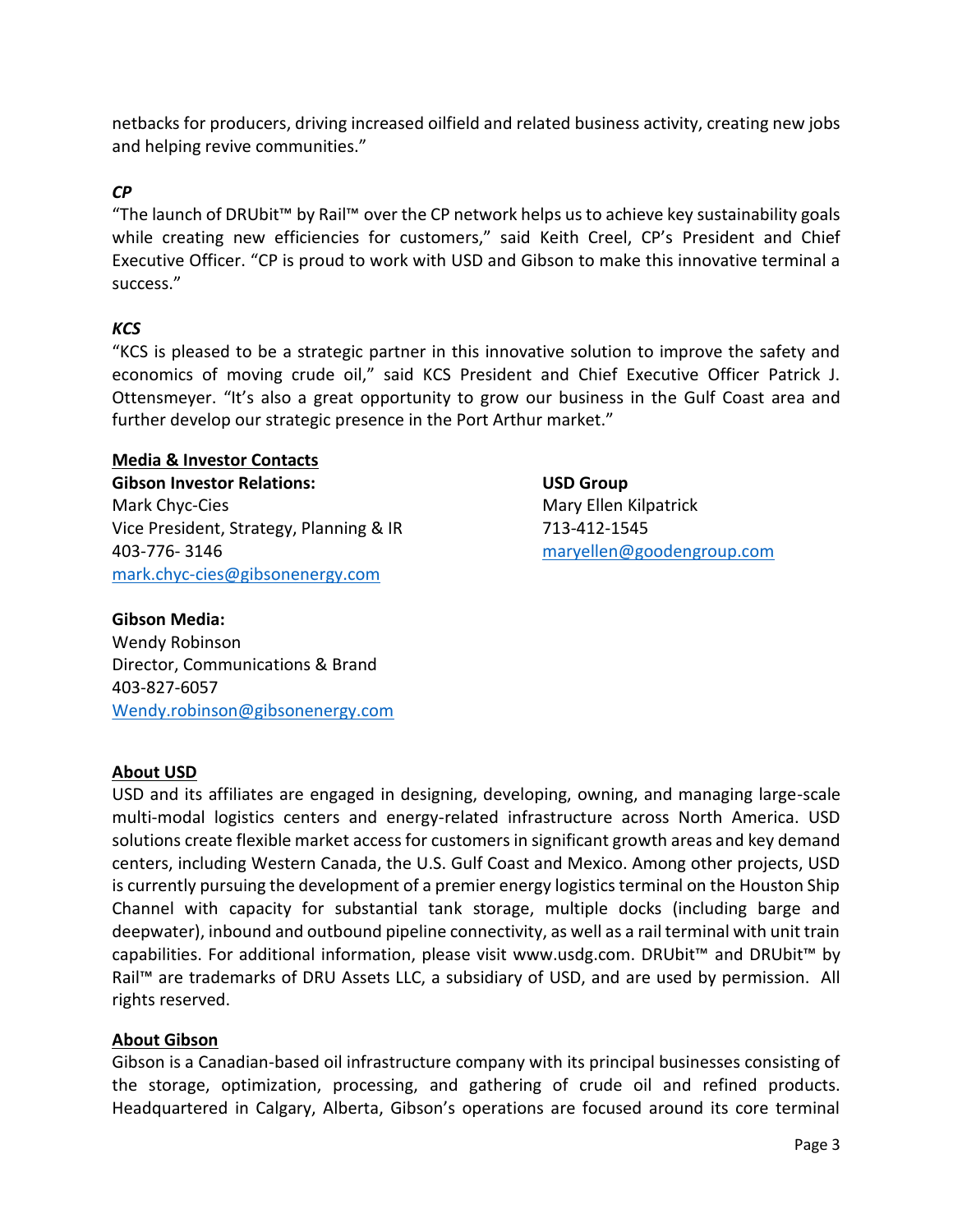assets located at Hardisty and Edmonton, Alberta, and also include the Moose Jaw Facility and an infrastructure position in the U.S. Gibson shares trade under the symbol GEI and are listed on the Toronto Stock Exchange. For more information regarding Gibson as well as the DRU project visit www.gibsonenergy.com and Gibson's profile on SEDAR at www.sedar.com.

#### **About ConocoPhillips**

Headquartered in Houston, Texas, ConocoPhillips had operations and activities in 15 countries, \$84 billion of total assets, and approximately 10,300 employees at March 31, 2021. Production excluding Libya averaged 1,488 MBOED for the three months ended March 31, 2021, and proved reserves were 4.5 BBOE as of Dec. 31, 2020. Its Canadian operations are focused on developing its world-class portfolio including the ConocoPhillips-operated Surmont Joint Venture with TOTAL E&P Canada in the Athabasca region of northeast Alberta and exciting opportunities in the liquids-rich Montney play in northeast British Columbia. For more information, go to www.conocophillips.ca*.*

#### **About Canadian Pacific**

Canadian Pacific (CP) is a transcontinental railway in Canada and the United States with direct links to major ports on the west and east coasts. CP provides North American customers a competitive rail service with access to key markets in every corner of the globe. CP is growing with its customers, offering a suite of freight transportation services, logistics solutions and supply chain expertise. Visit www.cpr.ca to see the rail advantages of CP.

#### **About the Kansas City Southern Railway Company**

Headquartered in Kansas City, Mo., Kansas City Southern (KCS) is a transportation holding company that has railroad investments in the U.S., Mexico and Panama. Its primary U.S. holding is The Kansas City Southern Railway Company, serving the central and south central U.S. Its international holdings include Kansas City Southern de Mexico, S.A. de C.V., serving northeastern and central Mexico and the port cities of Lázaro Cárdenas, Tampico and Veracruz, and a 50 percent interest in Panama Canal Railway Company, providing ocean-to-ocean freight and passenger service along the Panama Canal. KCS' North American rail holdings and strategic alliances with other North American rail partners are primary components of a unique railway system, linking the commercial and industrial centers of the U.S., Mexico and Canada. More information about KCS can be found at www.kcsouthern.com.

#### **About DRUbit™**

USD's patented DRU technology separates the diluent that has been added to the raw bitumen in the production process which meets two important market needs – it returns the recovered diluent for reuse in the Alberta market, reducing delivered costs for diluent, and it creates DRUbit™, a proprietary heavy Canadian crude oil specifically designed for rail transportation. DRUbit™ is crude oil or bitumen that has been returned to a more concentrated, viscous state that creates safety and environmental benefits when transported by rail in Canada and the U.S. DRUbit™ is a market access solution that will satisfy demand for heavy Canadian crude oil on the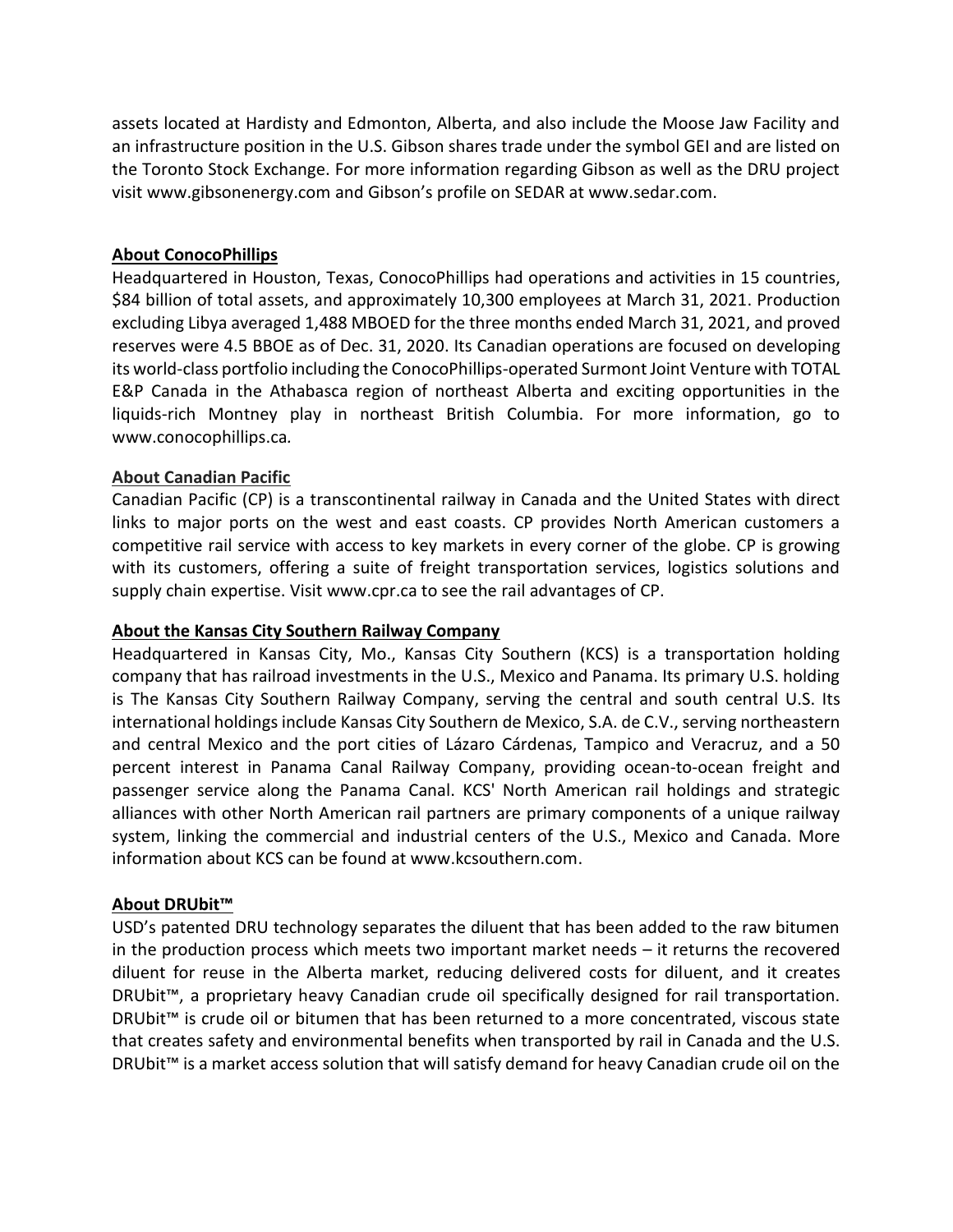U.S. Gulf Coast and in other markets at a cost that is economically competitive to the crude oil that is transported by pipeline today.

Information on websites referenced in this press release are not part of this press release.

#### **Forward Looking Statements**

Certain statements contained in this press release constitute forward-looking information and statements (collectively, forward*looking statements) including, but not limited to, statements concerning the anticipated benefits, opportunities, operations and sustainability of the DRU and DRUbit™, oil field and related business activities, market participants, local communities and governments, carbon emissions reduction, the methods of transportation of DRUbit™ and contribution of the DRU to the improvement of market access for oil producers, operation of USD's Port Arthur terminal and growth plans for such terminal, improved industry economics associated with the DRU and transportation of DRUbit™, the safety features of the transportation of DRUbit™ and expectations with respect to the business and financial prospects and opportunities related to the DRU and DRUbit™ transportation.* 

*These statements relate to future events or future performance. All statements other than statements of historical fact are forward-looking statements. The use of any of the words "anticipate", "plan", "aim", "target", "contemplate", "continue", "estimate", "expect", "intend", "propose", "might", "may", "will", "shall", "project", "should", "could", "would", "believe", "predict", "forecast", "pursue", "potential" and "capable" and similar expressions are intended to identify forward-looking statements. The forward looking statements reflect the project participant's beliefs and assumptions with respect to, among other things, the continued fully operational status of the DRU, continued market demand, general economic trends, industry trends, commodity prices, capital markets, the governmental, regulatory and legal environment in the various jurisdictions in which they individually, or collectively, conduct and will conduct their respective business, ability to obtain qualified personnel and equipment in a timely and cost-efficient manner, ability to generate sufficient cash to meet its current and future obligations, the successful and timely implementation of capital projects in a manner consistent with financial expectations and the other business activities of the participants, and other assumptions inherent in management's expectations of future operating and financial results and other forward-looking statements identified herein.*

*Forward-looking statements involve known and unknown risks, uncertainties and other factors that may cause actual results or events to differ materially from those anticipated in such forward-looking statements. Although the project participants believe these statements to be reasonable, no assurance can be given that these expectations will prove to be correct and such forwardlooking statements included in this press release should not be unduly relied upon. Actual results could differ materially from those anticipated in these forward looking statements as a result of, among other things, risks inherent in the businesses conducted by each of the project participants, ability for Gibson and USD to secure additional long-term, take-or-pay agreements with other producer and refiner customers to fully underpin the economics of the project, conditions associated with the DRU and its operation, the ability of customers to discover and market reserves, regulatory decisions, competitive factors in the industries in which the project participants operate, prevailing economic conditions, carbon emissions reduction capabilities, world-wide demand for crude oil and petroleum products, volatility of commodity prices, currency and interest rates fluctuations, product supply and demand (including demand for DRUbit™), changes in credit ratings applicable to any of the participants, operating costs and the accuracy of cost estimates, exposure to counterparties and partners, future capital expenditures, ability to maintain necessary regulatory approvals for the DRU and USD's Port Arthur terminal, the availability, costs, terms and timing of or execution of, and competition for, required regulatory approvals, rail capacity and terminal access, changes to any of the project participants' business plans or strategy, ability to access various sources of debt and equity capital, generally, and on terms acceptable to the respective participant, changes in government policies, laws and regulations, including environmental and tax laws and regulations, competition for employees and other personnel, equipment, material and services related thereto, the availability and cost of employees and other personnel, equipment, materials and services, weather, including its impact on product demand, exploration, production and transportation, inherent risks associated with the exploration, development, production and transportation of bitumen, the timing and extent of changes in foreign currency exchange rates, interest rates, inflation rates, global and domestic financial market conditions and global and domestic general economic conditions, political developments around the world, including the areas in which the project participants individually, or collectively, operate, many of which are beyond the control of any of the project participants. Readers are cautioned that the foregoing lists are not exhaustive. For a full discussion of the material risk factors please refer to those included in Gibson's Annual Information Form dated February 22, 2021 as filed on SEDAR and available on the Gibson website at www.gibsonenergy.com, the more detailed information about factors that could affect future events may be found in filings by ConocoPhillips with the Securities and*